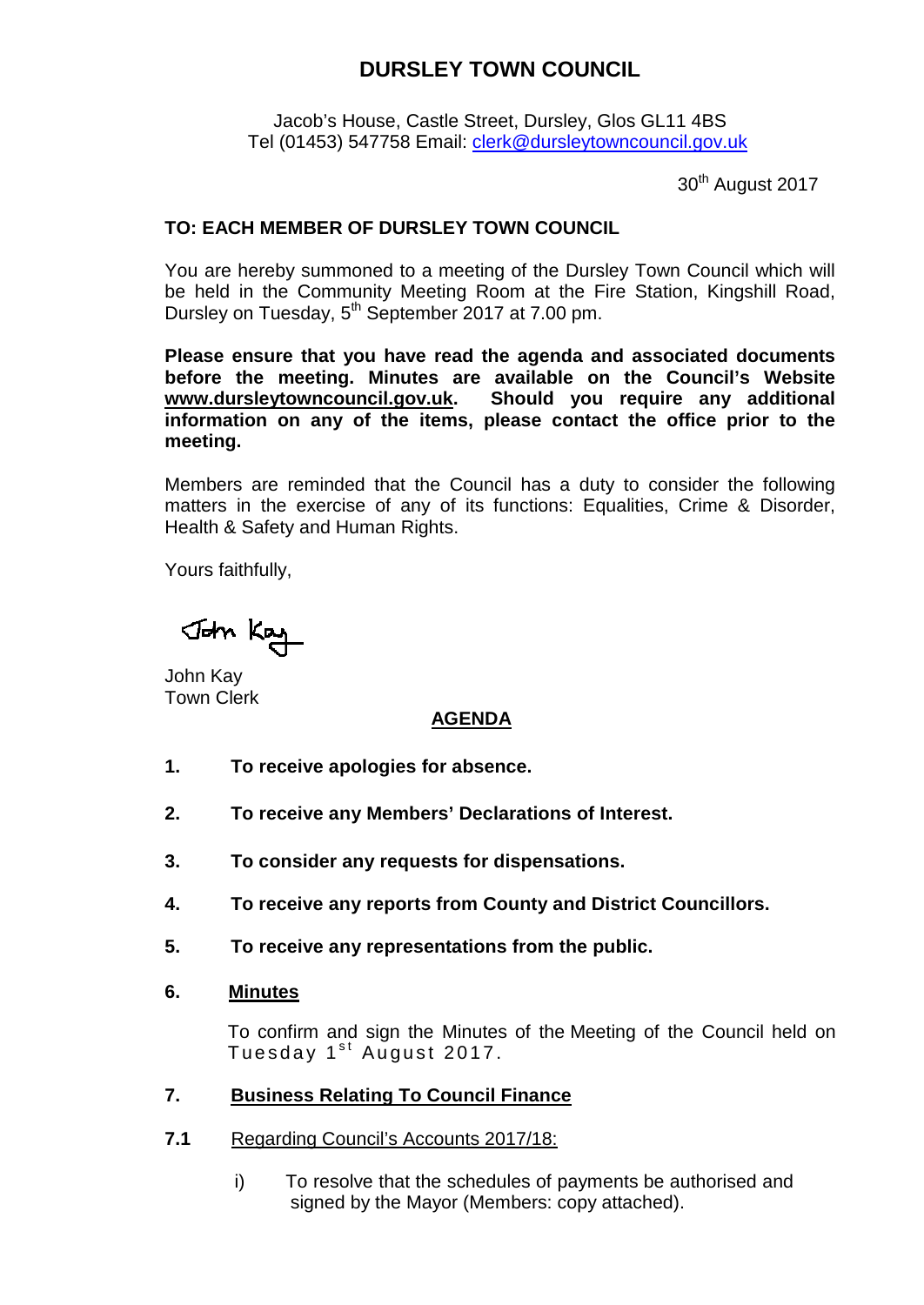- ii) To resolve that the Bank Reconciliation be authorised and signed by the Mayor (Members: copy attached).
- iii) To note the income received since the last Council meeting (Members: copy attached).
- iv) To note the management/budget report (Members: copy attached).
- v) To confirm the updated position of the Council reserves. (Members: copy of reserves attached)

### **8. Business relating to Green Spaces**

To receive a report from the Committee Chairman if necessary.

### **9 Business relating to Town Improvements & Amenities**

- **9.1** To receive a report from the Committee Chairman if necessary.
- **9.2** To receive an update and approve the expenditure on the planned maintenance and improvements of the town centre Christmas lights in advance of the 2017 event. (Members: Updated budget breakdown attached)

### **10 Business Relating To Planning**

- **10.1** To receive the Minutes of the Extraordinary Planning Committee Meeting held on Wednesday 2<sup>nd</sup> August and the Planning Committee Meeting held on Tuesday 22<sup>nd</sup> August 2017.
- **10.2** To receive a report from the Committee Chairman, if necessary.
- **10.3** To consider the recommendations of the Councillor review on "A Heritage Strategy for Stroud District – Valuing our historic environment and assets" [Consultation end date: Friday 15<sup>th</sup> September 2017]
- **10.4** To confirm the recommendation on the Planning Committee on the 18<sup>th</sup> July to subscribe to a new 'Planning Local' support service available through membership at a cost of £100 per annum.

## **11. Business Relating To Policy and Finance**

- **11.1** To receive a report from the Committee Chairman, if necessary.
- **11.2** To receive an update on our grant application to the PCC for additional CCTV and to consider the use of reserves to fund the proposed CCTV project for the WMRG, Town Centre and Long Street car park.
- **11.3** To receive reports from the following meetings:

3<sup>rd</sup> August | Dursley Business Inclusive/GCC - | Deputy Mayor, Cllr Patrick,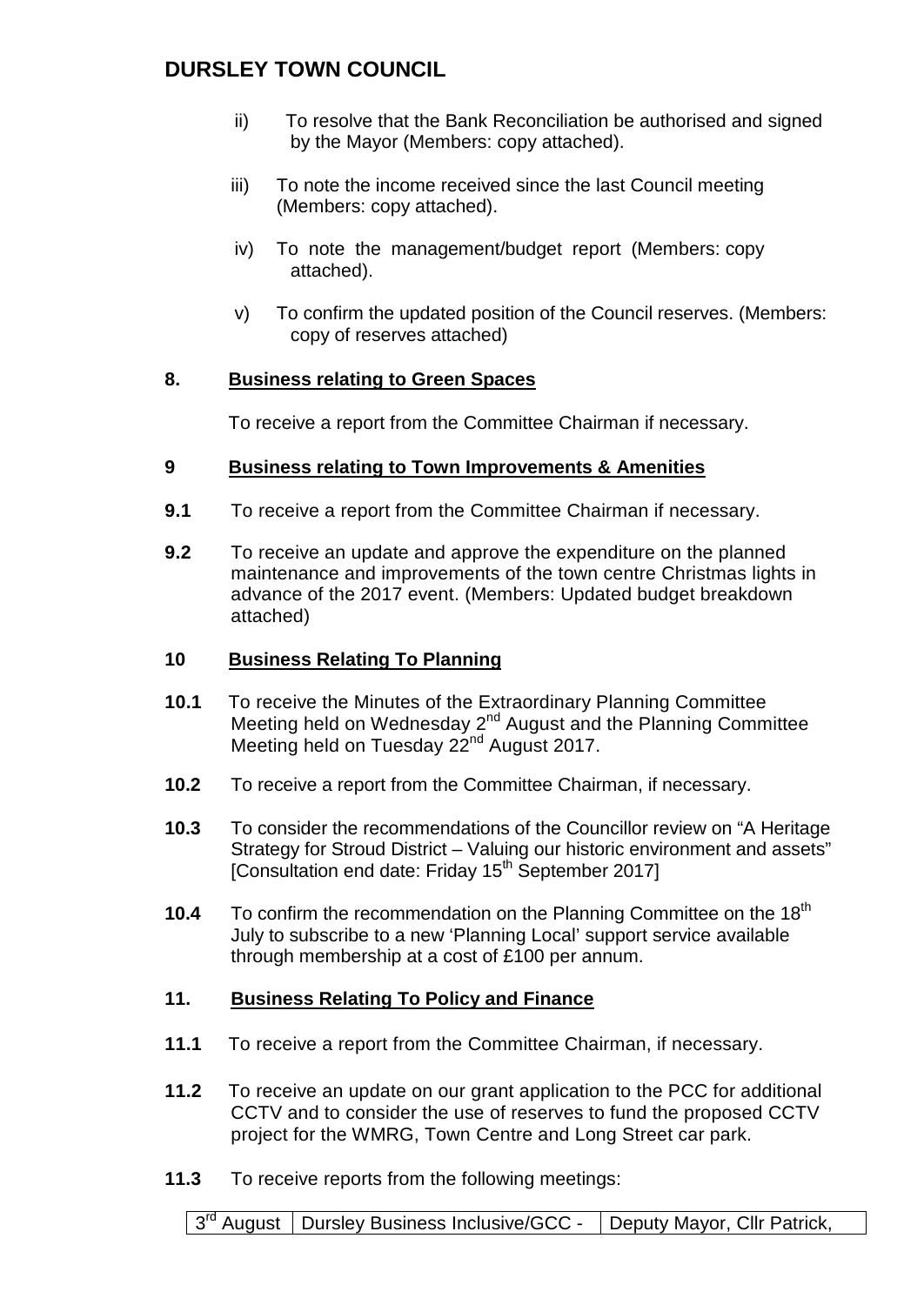|                        | Parking                          | <b>Town Clerk</b>               |
|------------------------|----------------------------------|---------------------------------|
| 7 <sup>th</sup> August | <b>Dursley Welcomes Walkers</b>  | Mayor                           |
| 9 <sup>th</sup> August | NDP - Future Dursley             | <b>Council Representatives</b>  |
| $10^{th}$              | Youth Service - Quarterly Review | Deputy Mayor, Cllrs             |
| August                 |                                  | Creswick, Woodward & Town       |
|                        |                                  | <b>Clerk</b>                    |
| 15 <sup>th</sup>       | <b>Tourism Group</b>             | <b>Council Representatives,</b> |
| August                 |                                  | <b>Deputy Clerk</b>             |
| 23 <sup>rd</sup>       | <b>Xmas Working Group</b>        | <b>Council Representatives,</b> |
| August                 |                                  | <b>Deputy Clerk</b>             |

#### **12 Business relating to Staff**

- **12.1** To receive a report from the Chairman of the Staff Committee, if necessary.
- **12.2** Apprentice Grounds Person To approve the recommendations of the interview panel. (Members: Recommendation attached)

### **13 Business relating to Highways**

- **13.1** To receive a report from Council's Highways representative.
- **13.2** To consider writing to Gloucestershire County Council to investigate and resolve the issues relating to the Traffic Regulation Order for Parsonage Street.

#### **14 Business relating to Community Safety**

- **14.1** To receive a report from Council's Police representative.
- **14.2** To receive an update from the Local Neighbourhood Police representative.
- **14.3** To consider writing to the Police Crime Commissioner following the recent increase in anti-social behavioural incidents in Dursley.

## **15 The Clerk's Report**

To receive a report. (Members: copy attached).